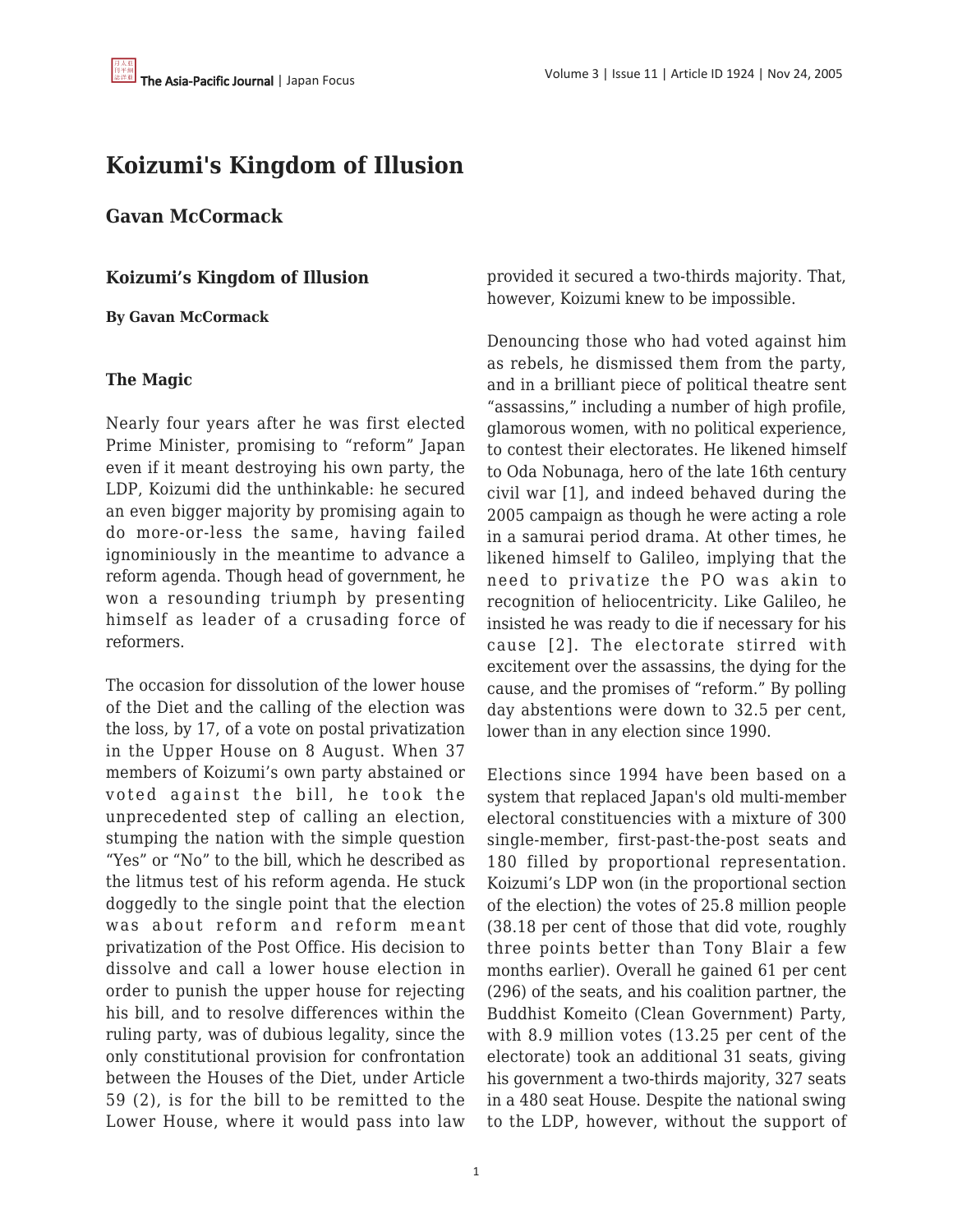Komeito's religious votes, few of the LDP candidates would have had sufficient support to carry their single-member urban constituencies. By contrast, the main opposition party, the Democratic Party of Japan (DPJ), despite its 21 million votes (likewise in the proportional representation section) or 31 per cent of the electorate, saw its representation slashed from 177 to 113 seats. Its share of votes in the single member constituency section declined by only one per cent, from 37 to 36 per cent, but its share of seats was halved, from 35 to 17 per cent.

The Japan Communist Party, with 7.25 per cent of the national vote, got 1.9 per cent of seats (none at all in the single member seat section), maintaining its previous nine seats, and the Social Democratic Party (formerly the Japan Socialist Party) with 5.5 per cent of the vote secured 1.5 per cent of seats, improving its representation from six to seven. Seventeen ex-LDP "rebels" and one other independent were also successful and now sit in the remotest corner of the parliamentary chamber, either as independent or under the banner of one or other small new parties [3].

The outcome was one of the great triumphs of modern Japanese political history, but it owed much to the peculiarities of the electoral system. The LDP was far from gaining the support of a majority of the electorate, and indeed has not won it since 1963. The following table illustrates how the LDP has benefited from the 1994 electoral reform [4].

# **LDP Electoral Performance, 1996-2005** [5]

1996 Votes 39% Seats 56%

2000 Votes 41% Seats 59%

2003 Votes 44% Seats 56%

2005 Votes 48% Seats 73%

The cause of democracy is ill-served by a system that so grossly distorts the popular will. If the overall number of votes was simply translated into seats on a proportional basis, the LDP in 2005 would have got 183 seats to the DPJ's 149, and the JCP and DSPJ would have won 35 and 27 seats respectively. When the Asahi totted up the numbers of votes cast in the single member constituencies, it found that the combined government (LDP and Komeito) vote at 33.5 million was around one million votes fewer than the aggregate opposition vote [6]. September 11 delivered a landslide of seats, but the media interpretation of a decisive electoral shift in favor of Koizumi and his policies was simply illusion.

While the LDP has been in government for most of the past half century, its opposition has undergone considerable change. The main opposition party today, the Democratic Party of Japan (DPJ), is a hybrid, unstable coalition that assumed its present form in 1998, made up of formerly "left" and "right" factions from the existing parties (both LDP and Japan Socialist party) that coalesced in the political turbulence of the mid-1990s. Though nominally an opposition party, in 2005 it was in basic agreement with the LDP on postal reform (though not on the details of the Koizumi bill) and on a general neo-liberal "reform" agenda. In 2003, it even enjoyed a measure of financial support from the Keidanren business federation, seeking additional leverage to its "reform" demands. In 2005, the DPJ failed to grasp that Koizumi had made the election a plebiscite on a single matter, and paid the price. Presenting complex problems and choices of policies, it offered little critical insight into the sort of society Koizumi was bent on creating and no compelling alternative vision.

Beyond the DPJ the opposition benches accommodate the Japan Communist Party, whose vote has fluctuated between about 2 and 8 per cent throughout the postwar era, the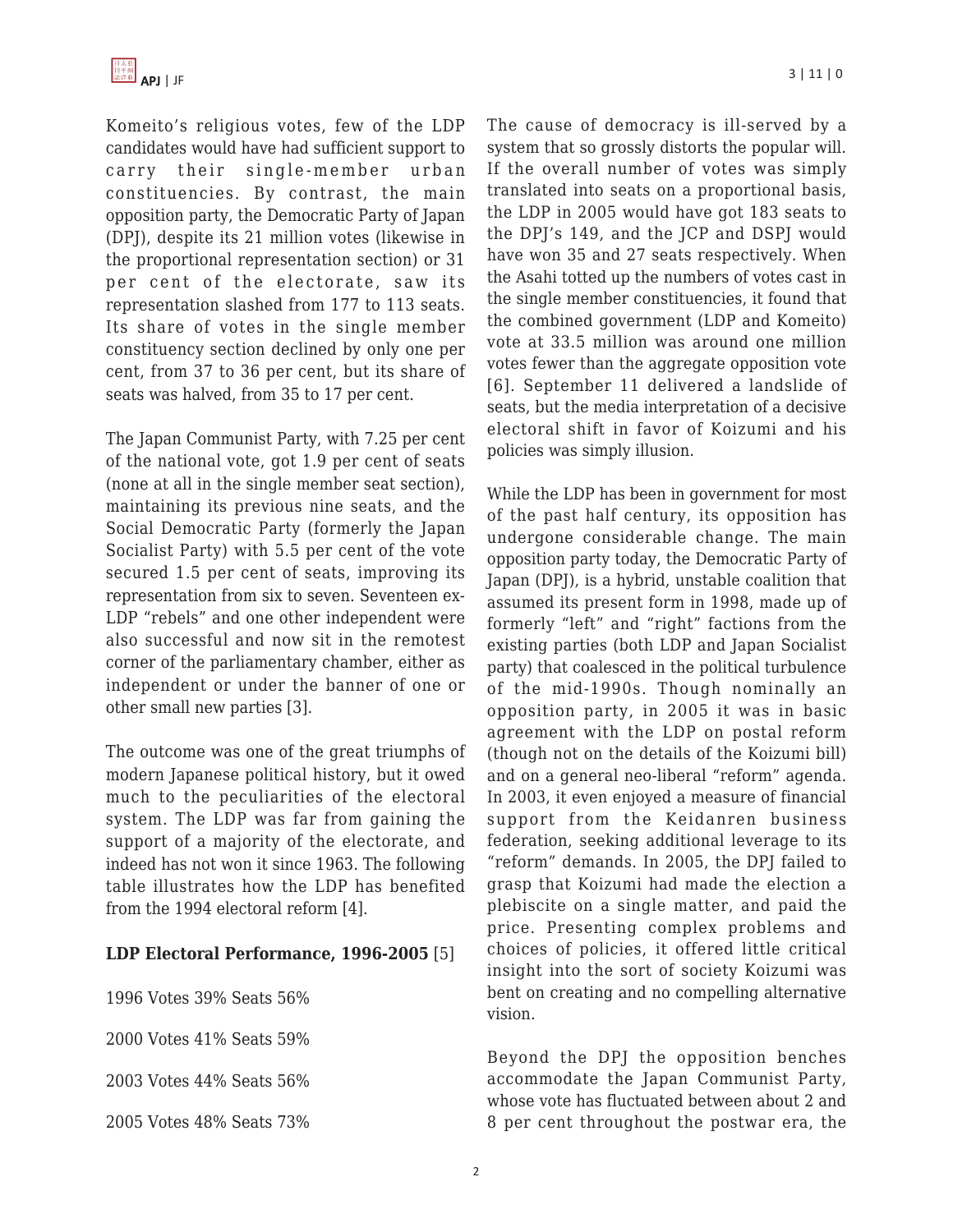

Social Democratic Party, which as Japan Socialist Party (till 1994) used to gain the votes of around 15 per cent of the electorate but slowly shrank to a shadow of its former self as today's Social Democratic Party after the fateful choice made by its leader, Murayama Tomiichi, to accept the constitutional legitimacy of the Self-Defense Force (SDF) and endorse the US-Japan security treaty and the Hinomaru and Kimigayo as national flag and anthem, and now the postal rebel independents and several small new parties. Despite its 1990s identity confusion, the SDP was able to weather the Koizumi hurricane, even slightly increasing its parliamentary representation in the September election, by insisting on the principles of peace and constitutionalism.

No recent Japanese election campaign, and few anywhere, has hinged so much on image. Koizumi's open-necked shirts, bouffant hairstyle, swashbuckling image, passionate and monosyllabic sound bytes, gripped the nation's attention. Through the summer leading up to the election, he was at the centre of a wellhoned government campaign to promote informality and cooler summer dress under the name of "cool biz", discarding a jacket and wearing open-necked striped or floral patterned shirts that symbolically distinguished him from the conservative LDP image.



By contrast, opposition DPJ leader, Okada, in his dark suit and tie, looked the quintessential salaryman and his speeches as dull as they were earnest. When asked what was his favorite karaoke song, he replied that he did not "do" karaoke [7], which was tantamount to confessing that he was an alien.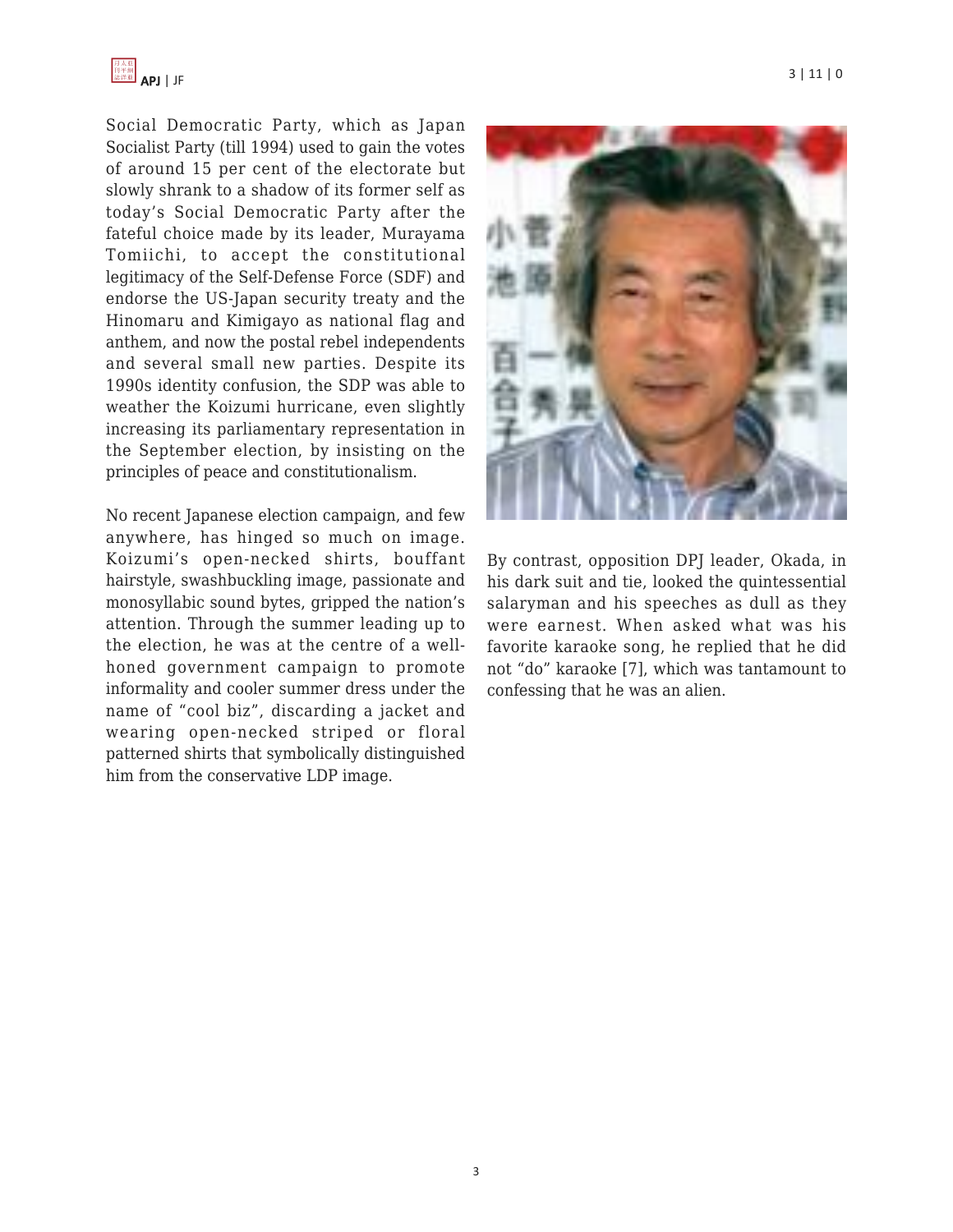



For his part, Koizumi had not only marked his accession to the Prime Ministership in 2001 by releasing a CD introducing Elvis Presley songs but burst into an impromptu rendition of "I Want You, I Need You, I Love You" when meeting Tom Cruise in 2003. Okada and the DPJ misread the Koizumi campaign and its media grammar and were duly swept away in a wave of clever images and sound bytes.

| Party        | Single<br>Member | Proportional<br>Representation            | <b>Total</b>             |
|--------------|------------------|-------------------------------------------|--------------------------|
| <b>LDP</b>   | 219              | 77<br>(25,887,798)<br>38.18%)             | 296<br>$(+59)$           |
| <b>DPJ</b>   | 52               | 61<br>(21,036,425/<br>31.02%)             | 113<br>$(-64)$           |
| <b>Komei</b> | 8                | 23<br>(8,987,620/<br>13.25%)              | 31<br>$(-3)$             |
| <b>JCP</b>   | 0                | 9<br>(4,919,187)<br>7.25%                 | 9<br>(0)                 |
| <b>SDP</b>   | 1                | 6<br>(3, 719, 522)<br>5.49%)              | $\overline{7}$<br>$(+1)$ |
| <b>PNP</b>   | 2                | $\overline{2}$<br>(1, 183, 073)<br>1.74%) | 4<br>$(+4)$              |
| <b>NPJ</b>   | 0                | 1<br>(1,643,506)<br>2.42%                 | 1<br>$(+1)$              |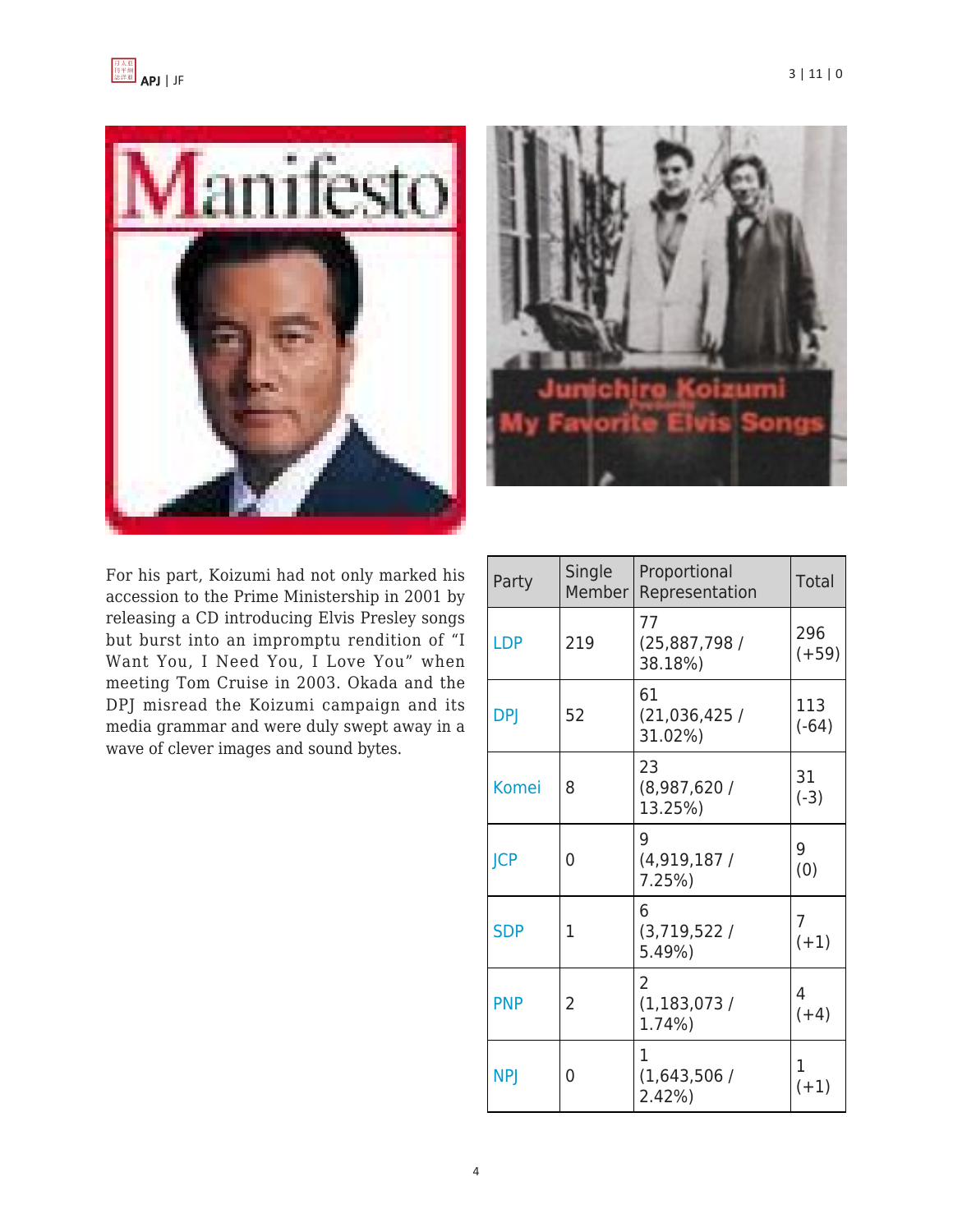| <b>Shinto</b><br><b>Daichi</b> | 0   | (433,938 / 0.64%)     | $(+1)$        |
|--------------------------------|-----|-----------------------|---------------|
| Others                         | 18  |                       | 18<br>$(+59)$ |
| <b>Totals</b>                  | 300 | 180<br>(67, 811, 069) | 480           |

Abbreviations:

LDP - Liberal Democratic Party DPJ - Democratic Party of Japan Komei - New Clean Government Party JCP - Japan Communist Party SDP - Social Democratic Party NPJ - New Party Japan PNP - People's New Party

The swing towards the LDP was most pronounced in just those urban districts of Tokyo and Osaka, among youth and women, where the DPJ had in recent years been making most headway, even securing two million more votes than the LDP in the proportional representation section of the November 2003 election. In 2005, however, LDP leader Koizumi impressed people as "more anti-LDP" than opposition leader Okada. In their fear and anxiety, people turned for change to a party that had been in almost unbroken power fortynine of the past fifty years and a Prime Minister that had been in office for more than four years, accomplishing little, but still looking and sounding decisive.

# **The Post Office**

The election was called because Koizumi insisted the Post Office must be privatized. Yet nobody in Japan suggested that the service offered by the Post Office was unsatisfactory and Koizumi offered little explanation other than the mantra: "kan kara min e" (from public to private).

The Japanese Post Office is a unique institution, handling not only the management of 25,000 post offices and the nation-wide postal delivery system but also a savings and life insurance system. In that latter capacity it now sits atop the world's largest pool of funds, a total of around 350 trillion yen (over \$3 trillion), made up of 230 trillion in postal savings and 120 trillion in insurance funds (thirty per cent of the Japanese life insurance market). In scale that is roughly two and a half times Citigroup or 20 times Germany's Postbank (the banking subsidiary of Deutsche Post) [8]. In many remote communities the post office is the central social institution. People entrust their savings to it in preference to private banking institutions despite the low interest (less than one per cent) because of its security, its low fees, and the sense that it constitutes a national fund that is used for national development projects. Koizumi's plan called for the existing post office entities to be split into four corporations, with full privatization to take place over a ten year period to 2017, and even then government would still hold over one third of the total value of stocks through a holding company.

The Post Office, through its savings and insurance wings in particular, became a central part of the system perfected in the 1970s by Tanaka Kakuei, known sometimes as the "construction state" or doken kokka [9]. The bureaucrats of the Finance Ministry channeled the population's savings and insurance funds into a wide range of semi-public bodies – constructing highways, airports, bridges, and dams under the over-arching national plan. Wealth was redistributed, both between regions and between social strata. Under Tanaka and his successors, "the doken kokka spread a web of power and corruption throughout the country, substituting interest representation – brokering – for politics in the strict sense, legitimated by its short-term benefits and by the engine for growth that it seemed to provide. [10]" The LDP political machine gained widespread public acceptance, despite the problems, because it functioned to redistribute wealth to the regions and provided a welfare system that was under funded by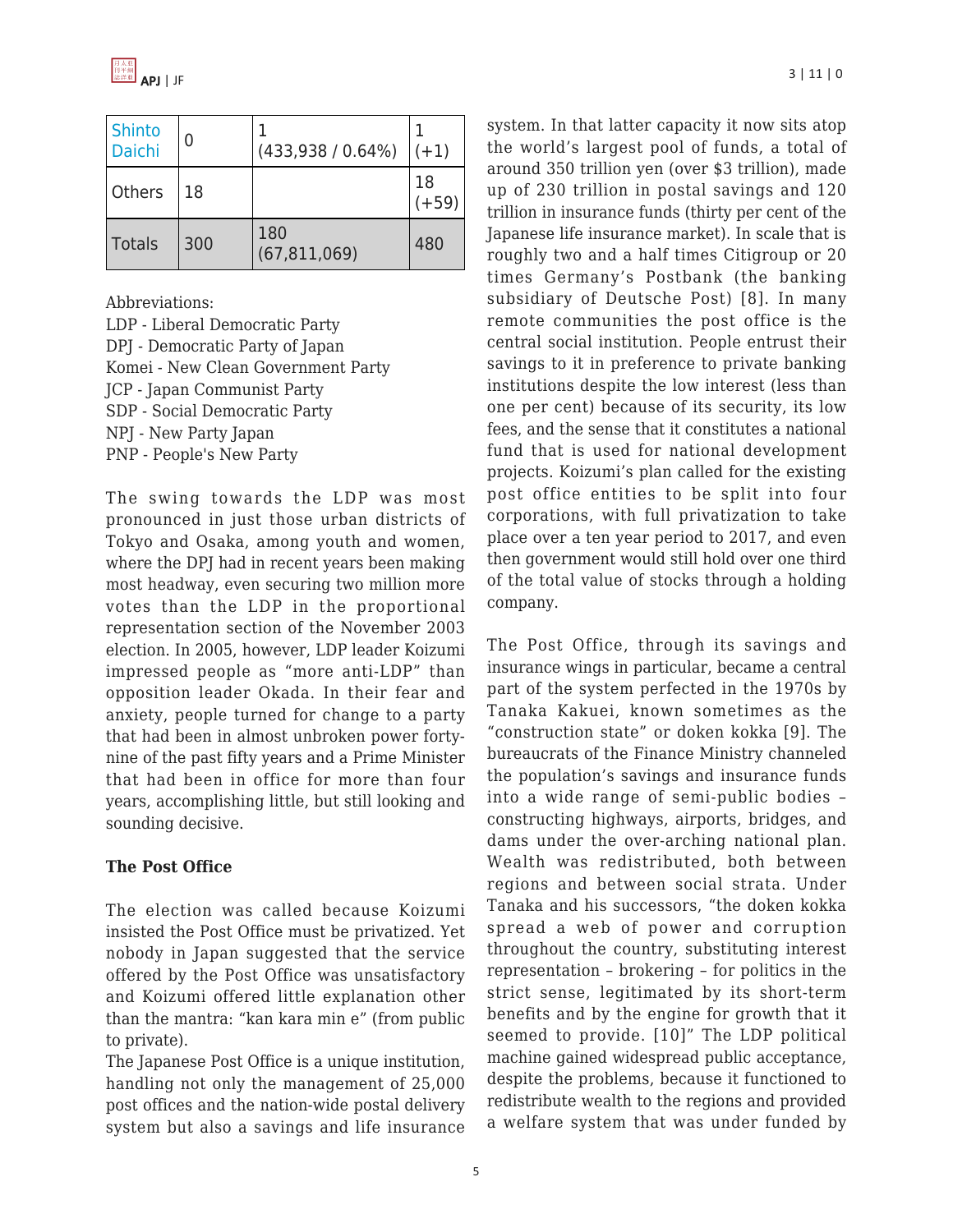

European standards but still offered a measure of social safety net.

The Post Office thus became a core component of the Japanese bureaucratic developmentalist state, serving "development" by ensuring the flow of investment funds for designated development projects on the one hand, and serving the LDP, especially the Tanaka faction, by vote gathering and influence-peddling on the other. The system provided lucrative amakudari (post-bureaucratic retirement) positions in the semi-public development corporations for faction-favored cronies who moved from managing the flow of funds to enjoying the benefits of the flow. It was a variant of Keynesianism, inclusive and effective, and under it Japan enjoyed its hey day of lifetime employment, universal education and health provision, corporate welfare, and the company loyalty system. Most people felt they were middle class in those years. The system was predicated on growth, however, and, because it was constantly manipulated to serve private advantage as well as public purpose, was intrinsically corrupt. In the 1990s, growth slowed and eventually ground to a halt, prodigious national debt accumulated, and scandals proliferated.

For all its flaws, it was, as one critic put it, a "pastoral capitalism," in which effort, discipline, skill and care, were rewarded and a sense of social solidarity nurtured, by contrast with Anglo-Saxon "wild capitalism," in which reward and effort were de-linked and the speculative spirit dominated [11]. As it slowly was discredited, however, its enemies within the LDP became more confident. When Koizumi became party leader and Prime Minister in 2001, he chose to take up the cudgels on the Post Office issue, and thereby to try to right what he saw as the wrong done in 1972, when his original mentor in politics, Fukuda Takeo, a former finance ministry bureaucrat, was defeated in a turf war with Tanaka Kakuei that was dubbed the "Kaku-Fuku War". 2005 was his year of revenge on the adherents of the Tanaka system.

The outcome, bruited as a triumph for antibureaucratic politics, was rather a triumph of the high-priests of bureaucratic governance in the Ministry of Finance, the one Ministry not challenged by Koizumi's reformist broom, yet the one at the heart of the amakudari and influence-peddling system [12]. Koizumi's September victory signaled the regaining of control over the levers of power by his Finance Ministry mentors and the driving out of the party as heretics of proponents of the distributive, egalitarian principles of the Kakuei state. In an unguarded moment, Koizumi even admitted that he had not read through the post office bill that was supposedly indispensable to national salvation.

If Koizumi and the LDP wagered everything on postal reform, remarkably the election passed without discussion, not so speak of serious scrutiny, of the implications of the plan for future delivery of services, especially in remote areas, the prospect of higher charges and increased risks, or the likely consequences of opening the national savings to global market forces. Most likely few especially cared whether their mail was delivered by public servants or private companies, but the security of their savings and insurance was another matter. Koizumi was careful not to raise the matter during the campaign, and opposition leaders and media failed to make it an issue. The claim that privatization would invigorate the Japanese economy also seemed improbable since private banks currently have more funds than lending outlets, demand is weak and major corporations are well cashed-up. Why would fully privatized institutions choose to put their funds in zero to low-interest government bonds (of which they now hold around 105 trillion worth)? And yet, if they stopped doing so, the bonds might either collapse in price or their interest rate rise precipitately, with grave consequences. The precedent of the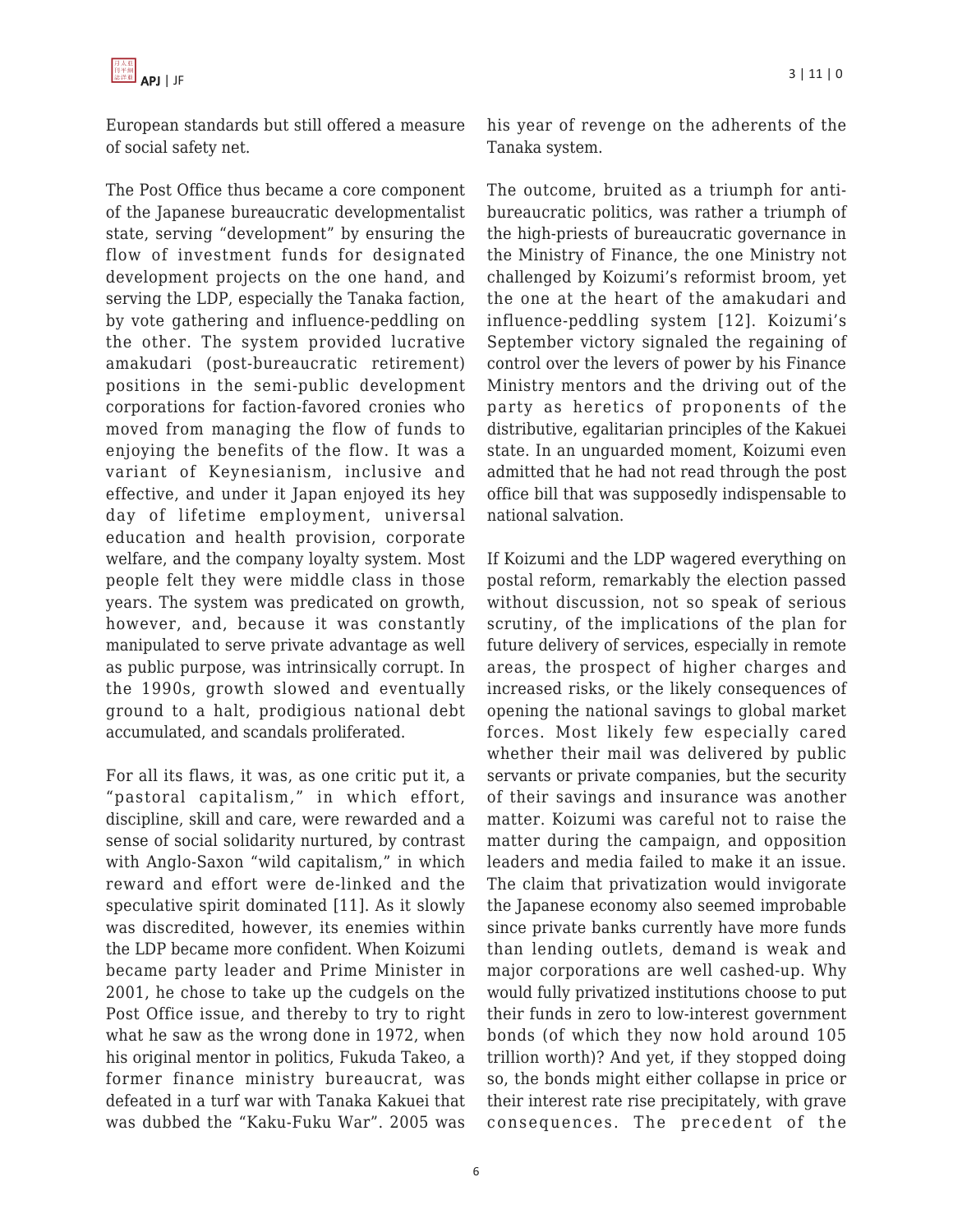privatization of the Japan National Railways, carried out in 1987 and involving the freezing and then slow expansion of the former national body's enormous debt even as all the assets were sold off, was scarcely mentioned in the privatization push.

## **The Kingdom**

Outside the Koizumi theatre, in the streets where the neo-liberal script has to be lived, all is far from well. During his time at the helm of the nation, the economy contracted [13], national debt spiraled [14], and working people's wages fell steadily [15]. While Koizumi talked incessantly of small government, shifting public sector tasks to the private sector, and deregulating, he poured vast sums of public monies in to shore up private banking institutions and continued public works projects for the construction of largely superfluous new express rail lines, dams, airports, and highways (with five trillion yen plus on a new Tokyo-Nagoya expressway alone).

The "restructuring" that he enthusiastically promoted meant the loss of jobs for many, the further gutting of the already enfeebled "traditional" Japanese employment system, reduction of salaries, increases in social security payments and reductions in benefits for many. Anxiety became widespread, and fears over the possible collapse of the national pension system spread. Young women were turning away from marriage and the society itself was signally failing to reproduce. Over one million households subsist on welfare, and two or three times that number are without resources or reserves and should be on it [16]. Lifetime employment virtually disappeared. The manufacturing sector shed four million jobs in the decade to 2004 [17], many of which were not replaced, being either permanently shifted offshore (mainly to China) or transformed into quasi-jobs, to be "outsourced," done by temporaries, freeter, (casual labor hired from labor supply companies), or robots. Freeters doubled in the decade to 2004, now over 4 million [18], and are expected to grow to 10 million by 2014, with a growing middle-aged component (aged 35 and more) constituting one in five of them [19]. They are a "reserve army" of labor, able to be moved about, exploited, and cut loose and sacked when it suits employers, who are not required to make any provision for their health or welfare [20]. They earn about half the salary of regular workers, or over a lifetime about a quarter; they are the new poor. Another group, 2.13 million aged between 15 and 34, are not in school or employment and therefore described as NEET (not in employment, education, or training) [21]. For those who still, for the moment, retain jobs, stress and anxiety levels rise, since for the most part they have reduced job security, reduced income, and increased anxiety over future pension entitlements and tax burdens [22]. The official figure for unemployment (3.13 million) remains relatively low, but only because shame or helplessness deter many from registering for it. Full-time, regular male labor is replaced by part-time, cheap and insecure female labor, and those in under- or quasi-employment grow steadily [23]. Robots proliferate. By 2007, Canon will have one quarter of its domestic production coming from robots that work 24/7, and do not complain or get tired, sleepy, or sick [24].

From 1997, the suicide rate leapt from around 22,000 per year to over 30,000 where it has stayed ever since. In 2004 it was over 32,000 (90 per day), roughly double the US rate, and with the increase coming especially among middle-aged and elderly males, for economic reasons [25]. Furthermore, for each "successful" suicide, there are said to be five times as many "failed" attempts [26]. To spend time in Japan in recent years is to hear all too often the chilling announcement on the train or subway about a delay due to a "jinshin jiko" or "accident involving a human body." The Japan that in the 1970s and 1980s was known for its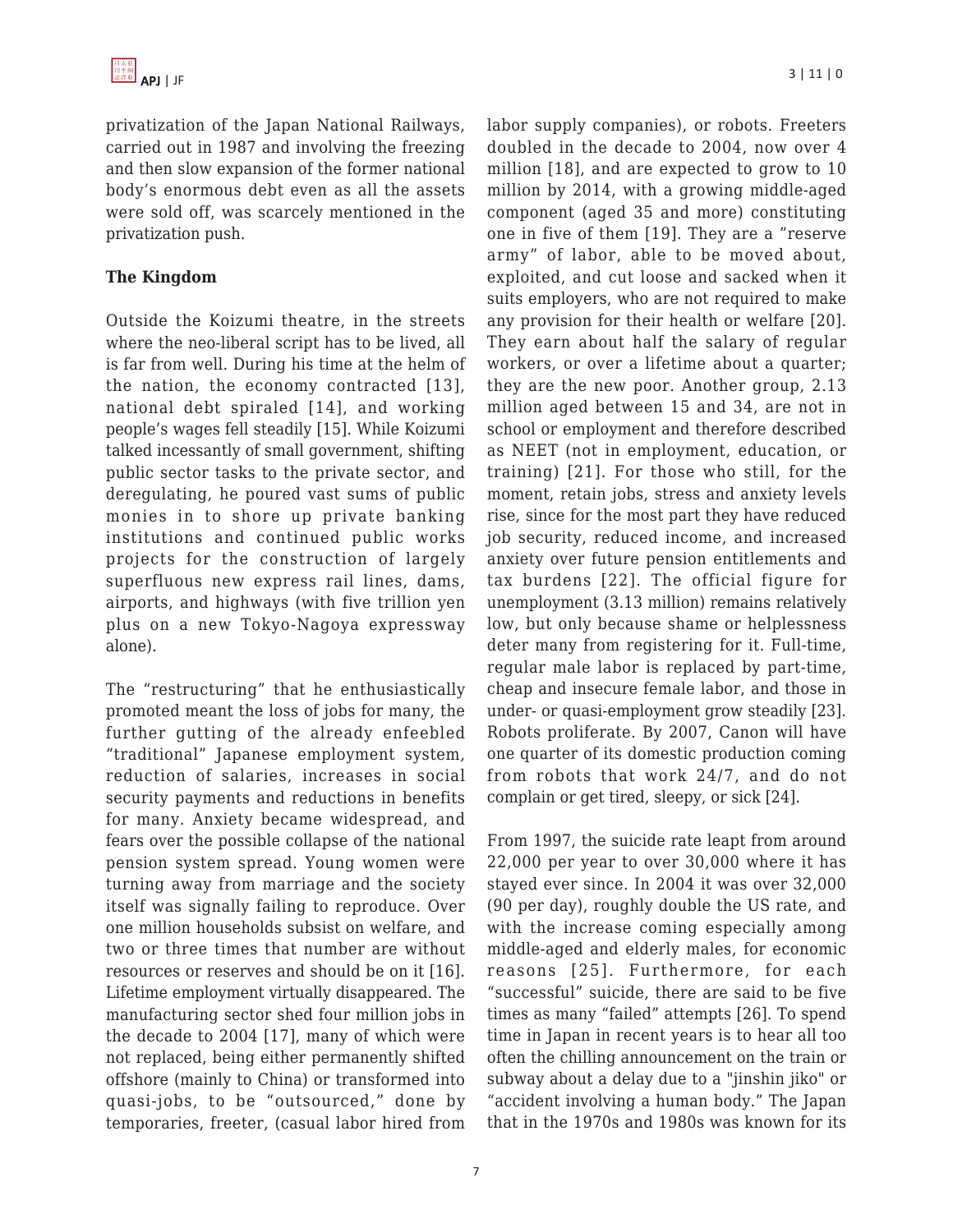astonishing degree of worker commitment and identification to the corporation, the land of the corporate warrior, is now the OECD country with the lowest levels of corporate loyalty [27], and one of the highest levels of income inequality [28].

What voters were most concerned about was not the Post Office but pensions and welfare (52 per cent), economy and employment (28 per cent), foreign affairs and defense (9 per cent), with just 2 per cent for postal privatization [29]. Shortly before the election was called, on 6 July, the Yomiuri reported that postal privatization was ranked No. 16 of 17 priorities, 7 per cent, still way below pensions and welfare. Only as the parliamentary crisis built towards the election, however, and Koizumi stepped up his campaign, was a small majority in favor of privatization detected [30]. His popularity surged in response to his bold decision to threaten a national election if his bill were defeated.

Japan's welfare budget is among the lowest in OECD (14.7 per cent, compared to 14.6 per cent for the US and an OECD average of 24.2 per cent) [31], but the mass retirement of the baby boomer generation expected around 2007, in the context of rapid aging and a declining birthrate means that expenditure will rise vertiginously. With a median age in 2004 of 42.6 and, with over-65s at 19.5 per cent, Japan is leading the OECD into the unfamiliar territory of a "super aged" society [32]. The 2004 welfare budget, at 32 trillion yen already equal to 76 per cent of national tax revenues (42 trillion), is expected to more than double by 2025 [33]. In due course, public services and social protections have to be degraded "in order to oblige the mass of citizens to buy social protection from private finance and insurance houses. [34]" Less than a year before his triumph, individual politicians, including core members of Koizumi's LDP, were shown to have cynically evaded payments into the compulsory national pension scheme. It was no mean political feat, therefore, for Koizumi to manage to have this crisis dropped from public attention, especially after his cavalier response to a Diet question about his own pension premiums being paid for him (around 1970, before his election to the Diet) by a mysterious political patron for whom he did no work. He replied in the immortal words: "There are all sorts of people, all sorts of companies, and all sorts of employees. [35]"

Books analyzing the transformation of Japanese society in terms of the disappearance of` the 100 million-strong middle class and of the widening split between the super rich and the marginal masses (winners and losers, kachigumi and makegumi) became best sellers. The political events of 2005 were rooted in this deep social malaise.

## **The Empire**

Beyond the kingdom, however, lay the empire. Postal privatization had been pressed upon Japan by the US for decades, and it has long been high on the Washington wish list of Japanese policy changes. Following the Plaza Agreement of 1985, when despite massive yen revaluation the US trade deficit with Japan continued to grow, Japan was assumed to be deriving "unfair" advantage from the "difference" or closedness of its social and economic system. Negotiations to level the bilateral playing field began in 1989 under the name "Structural Impediment Initiative" (SII). To soften the implication of peremptory US intervention in Japan's internal arrangements conveyed by the term, the Japanese Foreign Ministry deleted the word "impediment" and simply translated it as "structural negotiations" (kozo kyogi). At the second meeting, the US side presented a list of over 200 demands for reform – covering everything from budget, tax system, and joint stockholding rules, to the request that Japanese stop working on Saturdays. It was described by one senior Japanese official as tantamount to a "second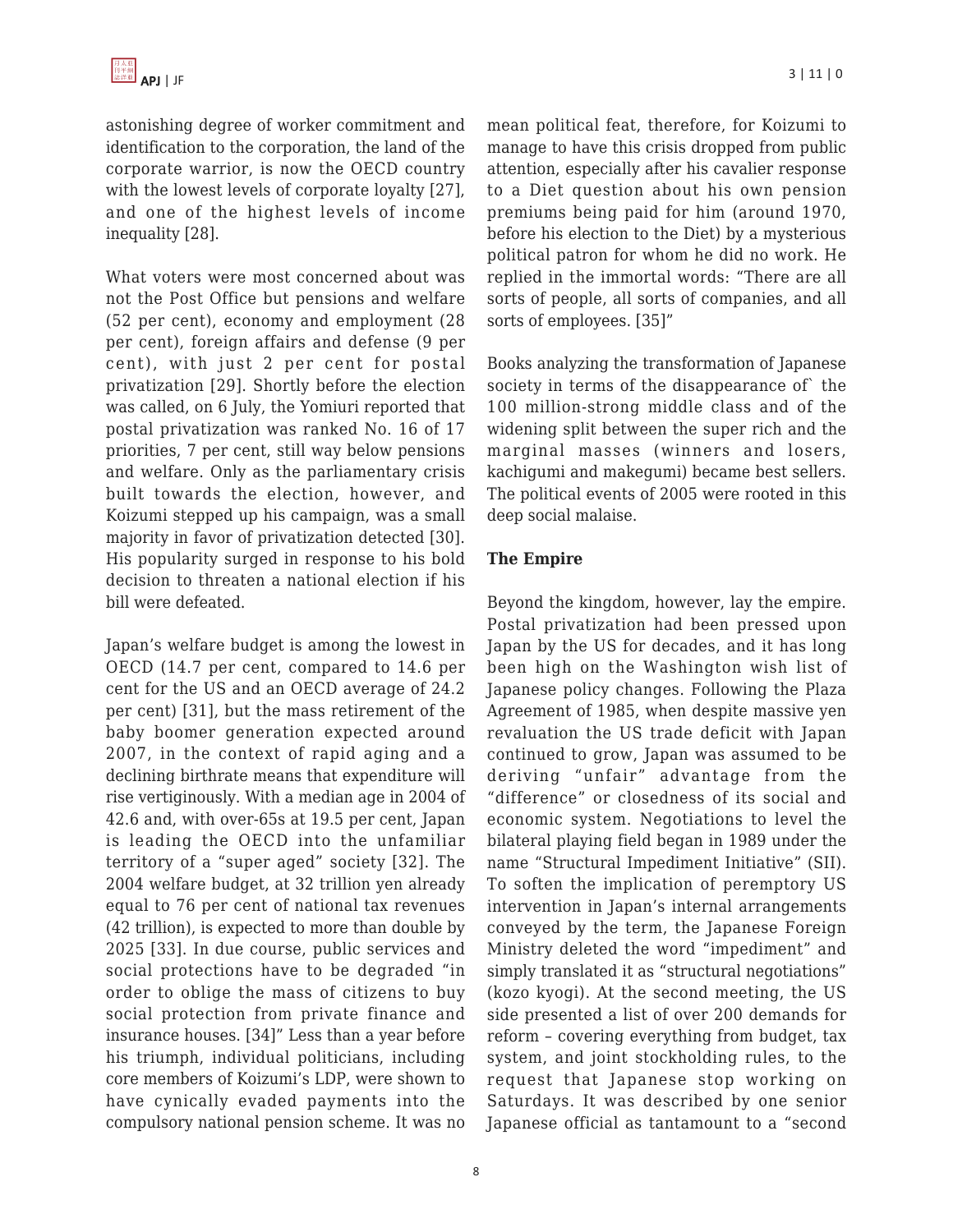## occupation. [36]"

Negotiations in similar vein, to remove "impediments" to the US share of the Japanese market resumed under various names thereafter. In the round that was conducted under Clinton and Miyazawa in 1993, Koizumi, as post and telecommunications minister, was actively involved. His personal stake in attacking party and factional enemies coincided with the US government's view that Japan's Post Office, like its bureaucratically-regulated banking and insurance system, was a trade barrier, an "impediment," to be dismantled. When he became Prime Minister, he agreed with George W. Bush to reopen negotiations from June 2001 under the title "U.S.-Japan Regulatory Reform and Competition Policy Initiative" Their scope was breathtaking – including "telecommunications, information technology, energy, medical devices and pharmaceuticals, financial services, competition policy, transparency, legal reform, commercial law revision, and distribution," in short pretty well everything [37]. Koizumi's popularity in Washington reflected the appreciation for the enthusiasm with which he embraced his mission of transforming Japan to meet American standards.

Koizumi's postal reform bill was discussed on many occasions between the two governments. The office of the USTR (US Trade Representative) insisted that privatization be implemented "based on market principles only," and that the Japanese government withdraw completely from postal savings and life insurance [38]. Koizumi's policy was acclaimed as "an important step" in that direction. An October 2004 letter from US Trade Representative Robert Zoellick (who was shortly to become Deputy Secretary of State) to Japan's Finance Minister Takenaka declaring US enthusiasm and readiness to help pursue postal privatization was tabled in the Diet on 2 August [39]. It included a handwritten note from Zoellick commending Takenaka for the splendid job he was doing and offering assistance if required. Challenged to explain this apparent US government intervention in a sensitive and contentious Japanese matter, Prime Minister Koizumi merely expressed his satisfaction that Takenaka had been befriended by such an important figure. When President George W Bush raised the question with Koizumi himself in New York in September 2004, Koizumi is said to have replied: "I will do my best" (shikkari yatte ikitai). It was tantamount to an absolute commitment, and the president duly expressed his satisfaction [40].

Koizumi's government had already contributed enormously towards stabilizing the US economy by its purchases of US treasury bonds and notes, and postal privatization would be a further, large step in sustaining Washington's Iraq mission and related imperial policies. It was a prospect for the Bush administration to relish.

US private investment institutions, for their part, were also excited over the prospect of access to the Japanese pool of savings. According to the Wall Street Journal (August 26) Citigroup expected US treasuries, European bonds and Japanese and foreign stocks to be "the big winners. [41]" Currently, while about 50 per cent of the population in the US own and 36 per cent trade stocks, the figure in Japan is around 10 per cent owning and 3 per cent trading them. "It's ... a big space for us to grow into," as one broker put it [42].

#### **Reform! Reform!**

Koizumi emerged from the September election with a parliamentary dominance without precedent since the wartime Imperial Rule Assistance Association. The new DPJ leader appointed in the wake of the electoral debacle, Maehara Seiji, a 43 year old former lawyer and reputed security expert, strives to put a more humane, "reformist" face on his policies,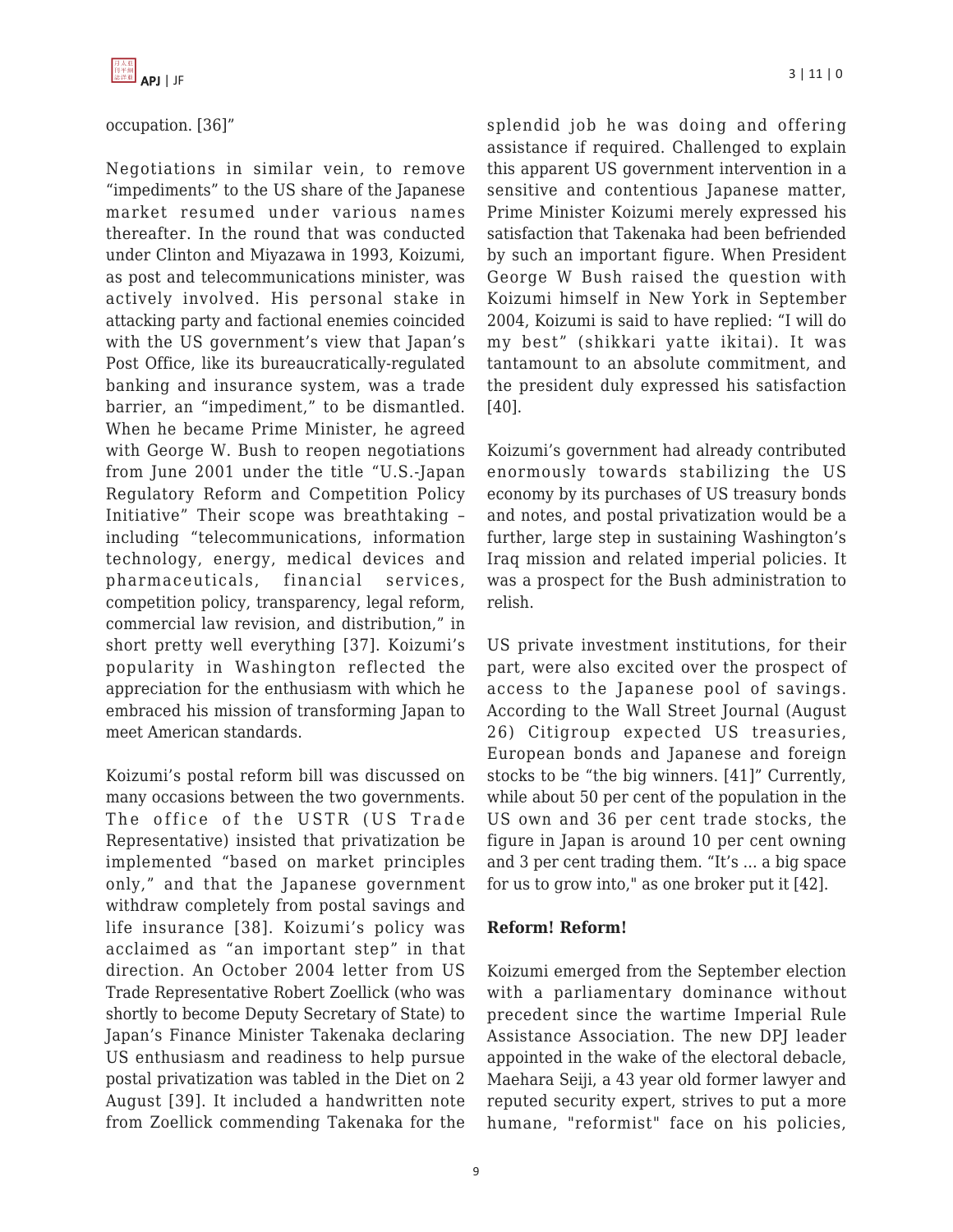severing his party's links with organized labor while moving closer to the LDP on security and constitutional "reform." The gloomiest immediate prospect is for a Diet turned into a "Koizumi Rule Assistance Association."

The paradox of the Koizumi triumph is that it was born of déclassement, anxiety and fear, bordering on desperation, rather than support for a true agenda of social and political reform. Koizumi attracted mass support because of the image he projected of stern and steely determination, and was seen as savior although he was himself deeply embedded in the problem. His support seems to have been especially strong among precisely the inhabitants of the emerging world of un- or semi-employed youth. In the drabness and desolation of their world, Koizumi sparkled and he was seen as "really cool" (kakkoii) [43]. Responding to his cries of "Reform! Reform!" people ignored his responsibility for bringing on the crisis and the reform agenda itself. They longed for him to strike a magic wand to restore the secure world of the 1970s, blind to the fact that he was pledged to destroy precisely that world and its certainties.

Koizumi's theatre offered multiple illusory effects. Although thirty per cent of Koizumi's candidates were second or third generation politicians (Koizumi himself third generation), one in six of them was an ex-bureaucrat, and Koizumi before, during, and after the election depended on the support of a religious party, the LDP nevertheless played the part of a "new" force, struggling mightily against entrenched, "conservative" and bureaucratic interests, headed by a reformist, vigorous, iconoclastic leader. While the word "reform" was never far from his lips, Koizumi was himself the epitome of its opposite. One critic likened his "reform" (kaikaku) to the renovation (kakushin) pursued by bureaucrats, politicians and military officers in the 1930s, one that promised fundamental institutional change but actually paved the way to fascism and war [44].

Prime Minister Nakasone (Yasuhiro) in the 1980s desisted from worshipping at Yasukuni Shrine when he saw the anger it caused in neighboring countries and the potential harm to the national interest, but Koizumi appeared, in effect, to thumb his nose and say "No" to China (and the region). Over a hundred members of the outgoing parliament supported his continued worshipping at Yasukuni, despite the political cost [45]. In the new Diet, that mood can only strengthen.

Likewise, part of the freshness and appeal of the Koizumi campaign was that he seemed to have made the LDP the party of women, yet his (pre-election) parliament had only seven per cent female MPs, the world's No 101 ranking [46]; his LDP colleagues were wont to make outrageous statements – defending gang rape as an indicator of male vigor, "close to normal," in just one example - without drawing any recorded protest from Koizumi [47]; his LDP presented far fewer female candidates for the election (26 out of 346) than the DPJ, had no policies on improving women's conditions, and was committed to revising the constitutional guarantee in Article 24 of equality between the sexes. The few female assassins ("ninja in lipstick") it thrust onto the national stage are unlikely to make much difference to the party's male-dominated structures [48].

The issues of greatest importance to Japan were those not mentioned in the campaign: ecological crisis, diplomatic isolation, chronic indebtedness, population decline and graying, abandonment of the "Japanese" employment system, rising child crime figures, rising suicide figures, and deep social pessimism. Koizumi's "reform" prescription was for privatization, deregulation, deepening dependence on the United States (including a Japanese force in Iraq) [49], more patriotism and more national pride, a revised constitution and Fundamental Law of Education, the substitution of a Hayekian, neo-liberal, American way for the Keynesian doken kokka redistributive,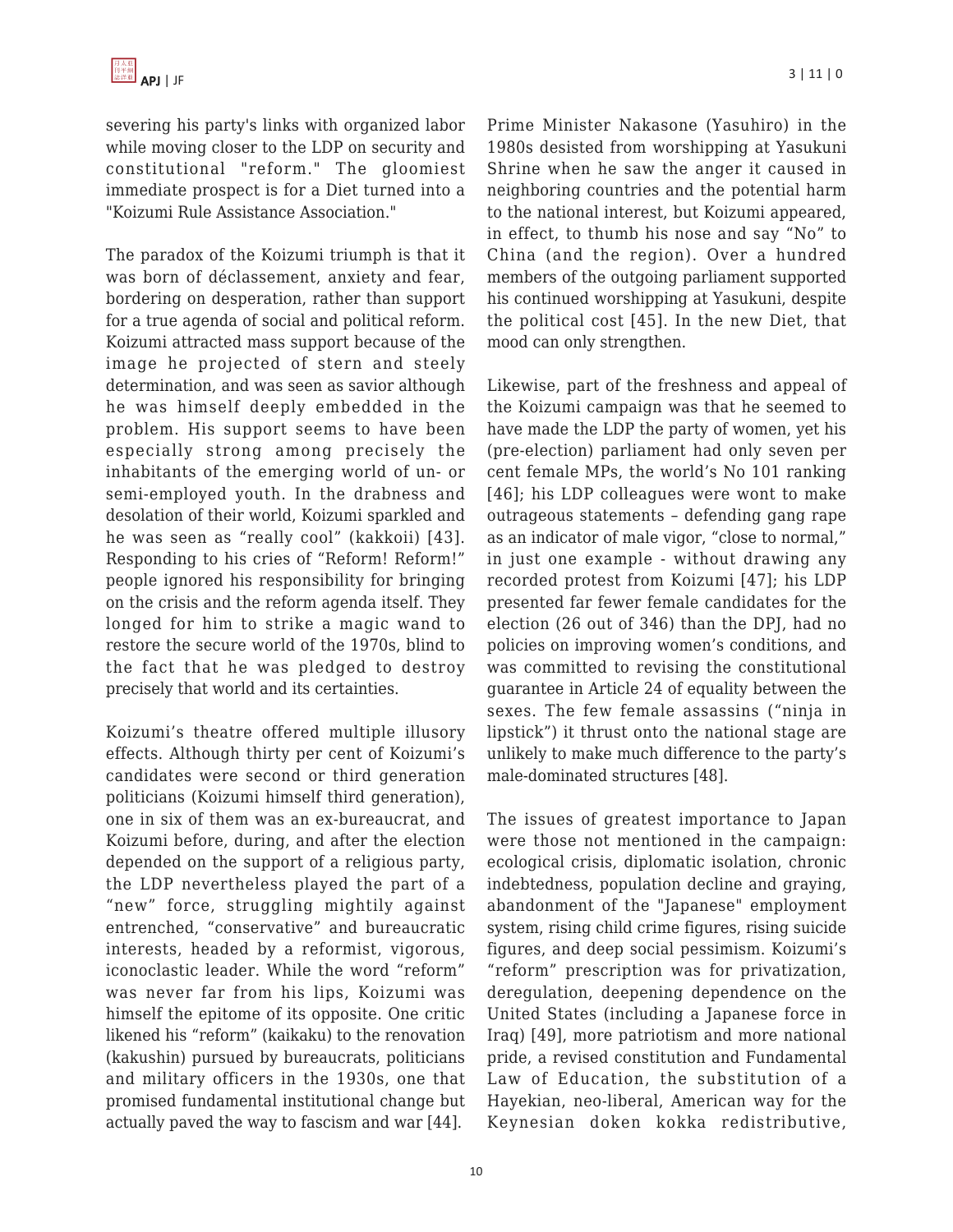

egalitarian way.

Under Koizumi, the once broad-church doken kokka LDP becomes a narrow, in some respects fundamentalist, clique, with deregulation (kisei kanwa), rationalization (gorika), and restructuring (risutora) its dogma, intolerant of dissent or criticism. While he cut taxation levels on the wealthy and on corporations, and reduced investment in the public sector (welfare, education, etc) [50], the deepening national fiscal crisis made it inevitable that the consumption tax would be raised substantially the moment he stepped from office. While he talked of newness and reform, he brought his party to the brink of realization of the long-held dreams of its most reactionary wing. What he meant by "getting rid of factions," or "destroying the LDP" was getting rid of other factions, exorcising the Kakuei ghost from the LDP machine. He may have reduced the power of the "zoku" or sectoral "tribes" (as, e.g. agriculture, posts, construction, etc) but only at the cost of delivering the party as a whole to unprecedented levels of influence by Japanese business, whose confederations are now united in their chorus of support for his neo-liberal "reform" agenda{51}. What former LDP leaders had been restrained from attempting by the realities of Diet politics or the factional balance within their own party, he could now contemplate without inhibition. He was, indeed, the "most LDP" of premiers [52].

While Koizumi's neo-liberal enthusiasm was unbounded, the LDP "rebels," described by The Economist days before the election (8 September) as "recalcitrants" belonging to "the ferociously anti-reformist wings of the party," tended to hold to "wet" social and political views and to take seriously the party's original (1955) platform statement about ensuring that "the construction of a welfare state is successfully completed." It was Tanaka Kakuei himself who in 1973 introduced free health care for the aged and a 60 per cent income for retirement (a rate only cut, to 50 per cent, by Koizumi's "pension revolution" in 2004) [53]. Like Kamei Shizuka, the former head of the party's Policy Research Council, the so-called "recalcitrants" believed that politics meant looking after the weak and that wealth creation should be balanced by its redistribution to the regions and the provision of safety net, in contrast with Koizumi's "ruthless" (his own term), dry, modernizing mission. "Recalcitrants" also tended to be committed to a strict constitutionalist position on peace and security, and absolutely opposed to Koizumi's dispatch of the Self-Defense Forces to Iraq.

After successfully fighting off his designated assassin, the internet millionaire, Horie Takafumi, Kamei described the Koizumi triumph as a bubble, forecast darkly that it set Japan on the road to ruin, and described the Yes or No of the election as a Yes or No to Japanese subordination to the US and to the casting adrift of Japan's regions and its poor and weak [54]. The Koizumi campaign was extremely effective in painting opponents of postal privatization such as Kamei as reactionary proponents of corrupt special interests, virtual traitors.

Koizumi is aided by the fact that throughout the Cold War years, with the help and encouragement of Washington, the forces of Japan's civil society – labor unions [55], citizen movements, the student movement – had been neutralized, perhaps even more comprehensively than in any other capitalist society. As for the media, while print was skeptical and at times downright hostile to him, the electronic media reveled at the hype of the Koizumi theatre.

Perhaps the most serious contradiction in Koizumi's stance is that between his nationalist pose and his (almost) unconditional commitment to Washington [56]. Not only does he aspire to serve as leader of the "Great Britain of the Far East" but he collaborates enthusiastically in the American mission to remake Japan as a neo-liberal paragon, an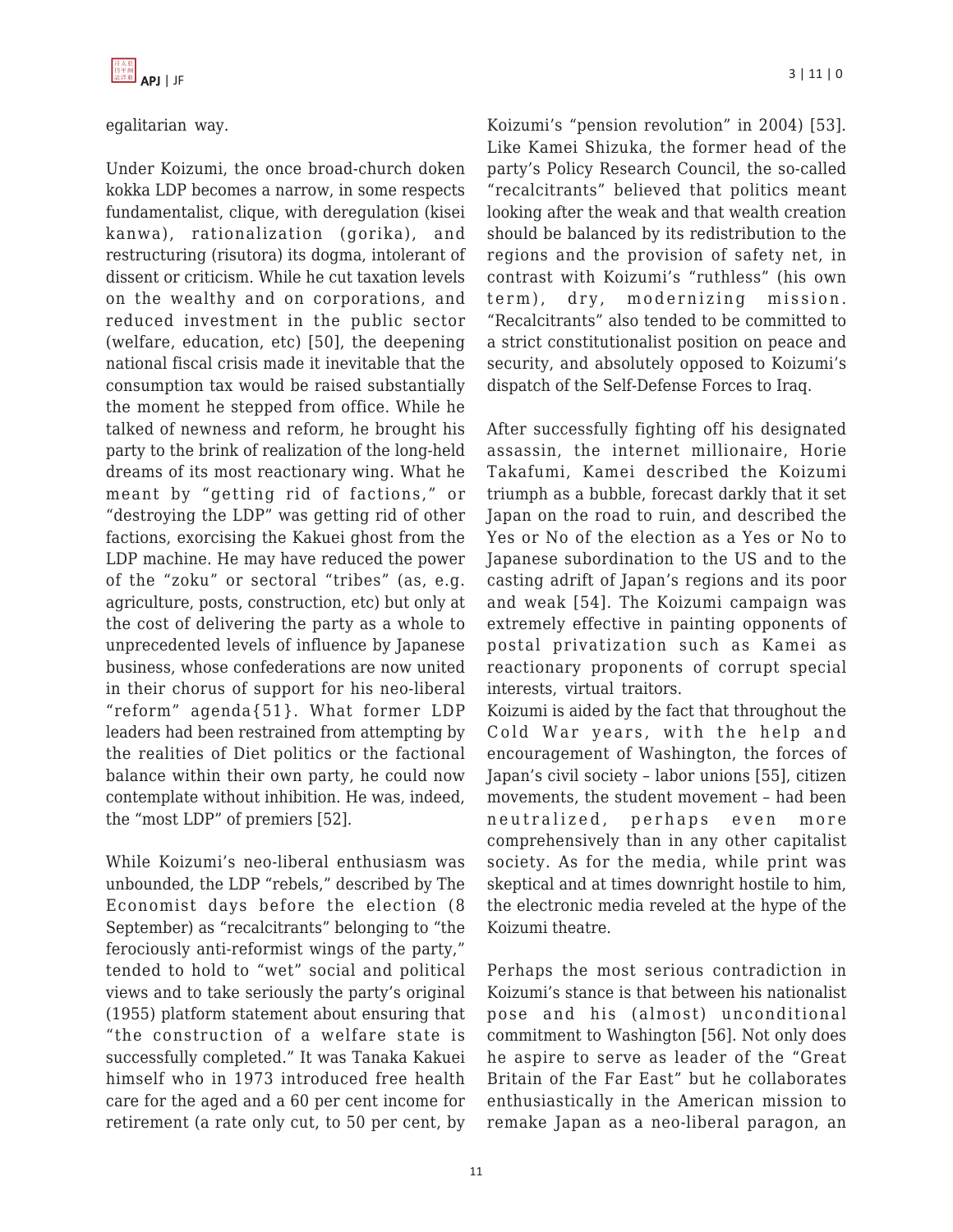ambition no less, and perhaps even more, ambitious than the remaking of Japan as a pacifist democracy when General MacArthur actually ran the country. Where the US officials who descend upon Tokyo every so often to dictate imperial policy used to arouse bureaucratic and even some political opposition on nationalist grounds, under Koizumi those who lecture and importune their Japanese opposite numbers on everything from the "need" to get troops on the ground in Iraq and revise the constitution, to privatizing the post office or importing American beef are acclaimed as "pro-Japanese."

Koizumi, for his part, rarely seeks any favor in return. On the two occasions that are known – his suggestion that Bush respond to North Korean leader Kim Jong Il's overture for a meeting and his request for Bush's help with the Japanese quest for a permanent seat on the UN Security Council - he was rebuffed: on the former, he was met with a "stony silence, [57]" and on the latter, he was treated to an extensive lecture on the need for Japan to relax restrictions on the import of American beef [58].

"Reform" in recent Japanese politics is the more keenly desired the more it is frustrated, manipulated, and denied. The "reform" wave that began in the late 1980s and was fed by anger and disgust at the corruption of the LDP rule exposed in the Recruit and other scandals bore the singularly unsatisfying fruit of a new electoral system in 1994. That "reform" can now be seen to have functioned in fact not to reduce corruption at all and to have frustrated the desire for reform by sidelining the opposition social democratic and communist parties and creating instead the simulacrum of a two party system, comprising two rival wings of a single conservative party, both sharing a consensus on priority to US demands for security "cooperation", regularization of Japan's military forces by revision of the constitution, and on neo-liberal social and economic policies [59]. In the second great wave of reform, born of the gloom and stagnation of the late 20th and early 21st century years, Koizumi thrived on his ability to channel and focus popular fears and hopes by manipulating them into the single issue of postal reform.

On 14 October, the Upper House that had voted 125:108 against the postal bill on 8 August voted 134:100 for the very same bill. All but one of the rebels, including some who had vowed to resist to the death, now supported it, meekly offering their necks to the party authorities for punishment and hoping for leniency and reinstatement at the earliest possible opportunity. With the Upper House thus cowed, no resistance to any future Koizumi initiative can be expected from it; its constitutional autonomy has been shattered. Ahead now lies the prospect of the sort of large-scale institutional "reform" long urged on Japan by its business elite and the US government.

As "Koizumi's children" gathered for the inauguration of the third Koizumi government, one of Japan's, and the LDP's, elder statesmen, Gotoda Masaharu, died, aged 91. Gotoda, core figure in Japanese governments in the 1970s and 1980s, and respected elder statesman thereafter, had long distanced himself from Koizumi, opposing the dispatch of Japan's Self Defense Forces to Iraq, constitutional revision, and postal privatization. In 1994 he described Japan as a "vassal state" of the United States[60] and months before his death he spoke of Japan lapsing into "hell," sadly predicting that only when that happened would the eyes of the people be opened [61].

Gavan McCormack is professor in the Research School of Pacific and Asian Studies at Australian National University and visiting professor at International Christian University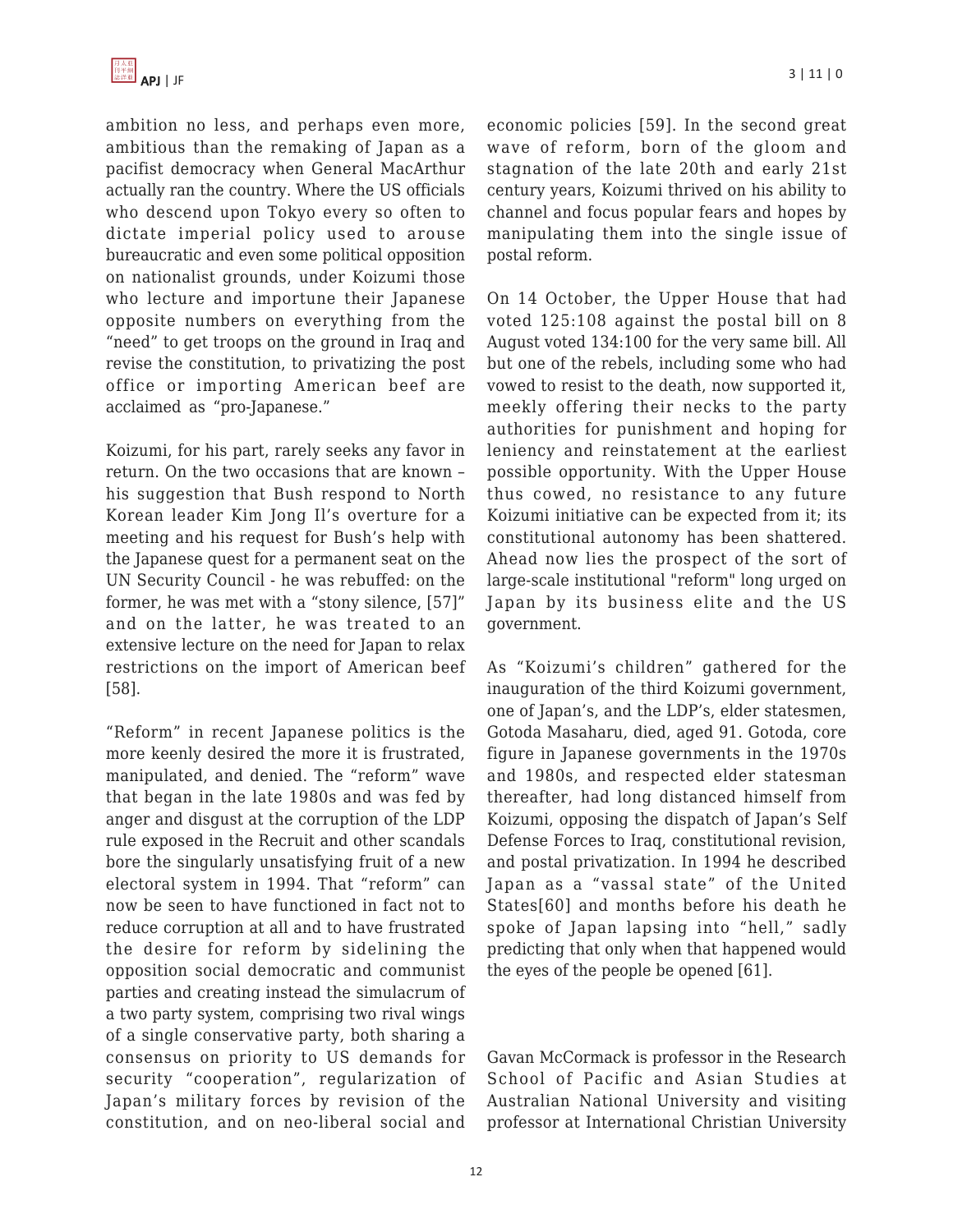in Tokyo. He is a coordinator of Japan Focus. This is an expanded version of an article published in New Left Review, No 35, September-October 2005.

Korean translation available at "Pressian": <http://www.pressian.com>

#### **Notes**

[1] Koizumi's fascination with Japan's 16th century civil war is well known. He is said to have been especially inspired by a recent book in which the words "I have decided to rid the world of this trash" are attributed to Nobunaga as he stormed up Mt Hiei, burning Enryakuji Temple to the ground and killing thousands of rebellious monks in the process.

[2] One indignant Japanese specialist on Galileo protested that to follow that precedent the Prime Minister had better be prepared to face the torture of the inquisition and recant.

[3] Electoral data [in English](http://en.wikipedia.org/wiki/Results_of_Japan_general_election,_2005).

[4] Kamiwaki Hiroshi, "Kore wa honto ni 'min-i' na no ka," Sekai, November 2005, 106-111.

[5] Figures from Kamiwaki, p. 107.

[6] Tensei jingo, Asahi shimbun, 26 September 2005.

[7] Koizumi elsewhere lists "Kage Boshi" and X-Japan's "Forever Love" among his favorites.

[8] Jetro, "Japan's \$3+ trillion postal privatization to have significant impact on financial markets," Newsletter, New York, 22 December 2004.

[9] For fuller discussion, see my "Breaking Japan's iron triangle," New Left Review 13, January-February 2002.

[10] Ibid., p. 12.

[11] Uchihashi Katsuto, "Nihon keizai, dai tenkan no toki," Sekai, February, 1998, pp. 40-7.

[12] Yamada Atsushi, "Keizai shiko," Shukan kinyobi, 16 September 2005, p. 18.

[13] From a GDP in 2000 of 510 trillion yen to 506 trillion yen in 2004.

[14] From around 540 trillion yen in March 2001 to 780 trillion in March 2005, or over

1,000 trillion if all public liabilities are included (Kaneko Masaru, "Zaisei akaji no sekinin o dare ga toru no ka," Shukan kinyobi, 9 September 2005, pp. 12-13).

[15] 2005 marked the seventh consecutive year in which the income of the "salaryman" had fallen. NHK Television, 10 pm News, 28 September 2005.

[16] "Shiawase taikoku o mezashite," Asahi shimbun, 3 April 2005.

[17] "Shiawase taikoku o mezashite," Asahi shimbun, 12 June 2005.

[18] "Frita 417 man nin no shogeki," NHK Special, March 2005. NHK's "four million" figure is not universally accepted. Tachibanaki Toshiaki ("Jakusha no hinkonka ga kakusa o jocho shite iru," Ronza, June 2005, pp. 102-107, at p. 106) suggests "between two and four million," of whom many, perhaps most, live in severe poverty.

[19] "2020s: Dark age of gray-haired freeters," Daily Yomiuri Online, 6 June 2005.

[20] NHK Documentary, March 2005.

[21] Genda Yuji, "Wakamono no zasetsu wa 'kibo' ga sukuu," Ekonomisuto, 20 September 2005.

[22] "Shiawase taikoku o mezashite, (4), Asahi shimbun, 24 April 2005.

[23] Nominally just under three million, but actually about double, Ito, 200.

[24] "Shiawase taikoku o mezashite, (11), Asahi shimbun, 12 June 2005.

[25] Yamada Masahiro, Kibo kakusa shakai, Chikuma, 2005, p. 202; Asahi shimbun, 9 January 2005.

[26] "Jisatsu 3-man nin," Asahi shimbun, 11 June 2005.

[27] "Kaisha e no chuseishin Nihon ga sekai saitei," Asahi shimbun, 13 May 2005.

[28] Yamada, p. 60; Tachibanaki, p. 103. The OECD's "Income Distribution and Poverty in OECD Countries in the Second Half of the 1990s," (March 2005, p. 10) gives the [Japan](http://www.oecd.org/dataoecd/48/9/34483698.pdf) [figure](http://www.oecd.org/dataoecd/48/9/34483698.pdf) as of 2000 at 0.314, already above the OECD average of 0.309.

[29] Ronza, December 2004, pp. 8-21.

[30] 53 per cent, according to the survey by